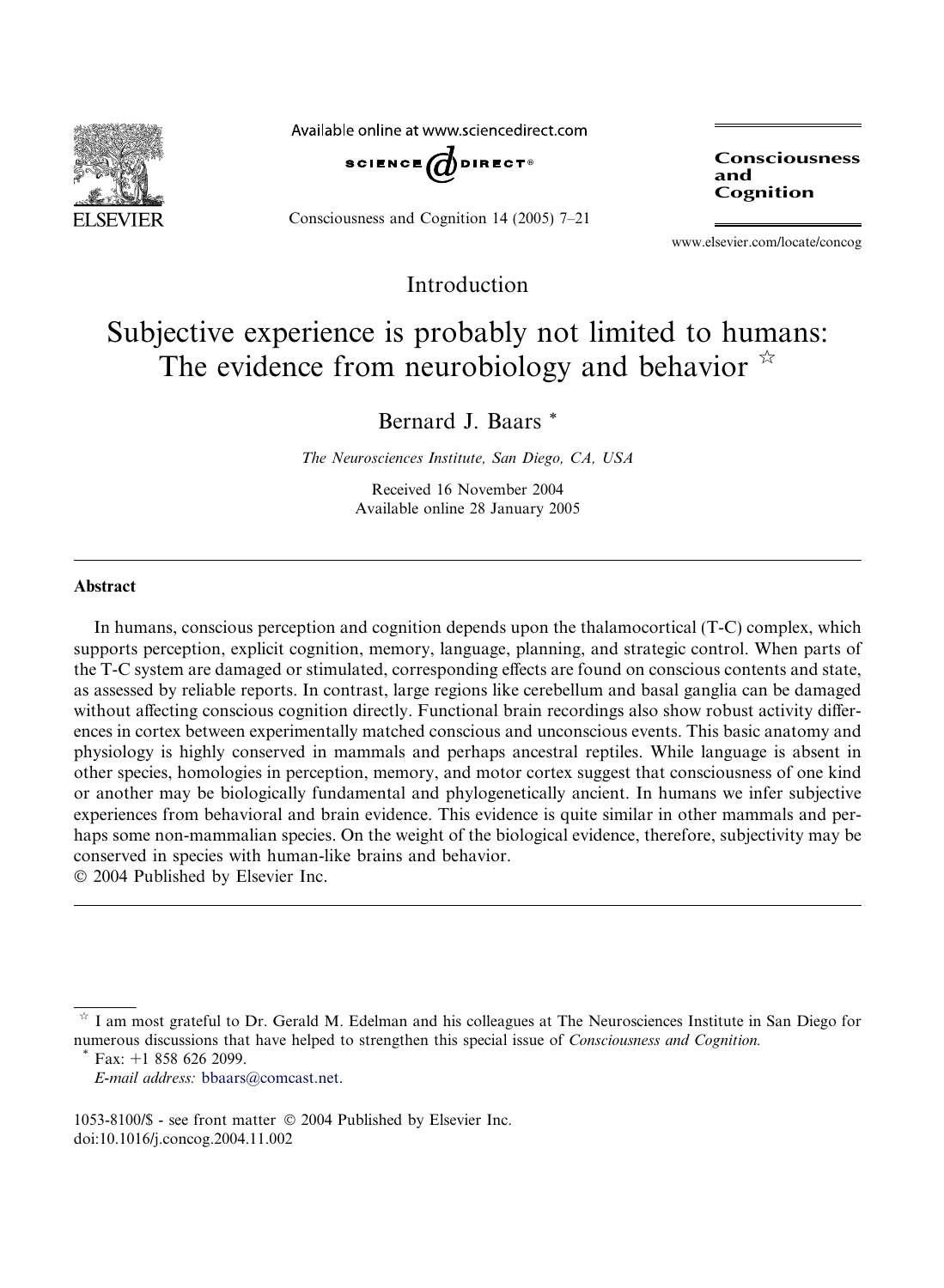# 1. Introduction

Some years ago a popular book suggested that conscious cognition emerged 2500 years ago, between the writing of the *Illiad* and the *Odyssey* [\(Jaynes,](#page-13-0) 1976). Jaynes' criterion of consciousness was whether Homer's heroes talked to themselves—the warriors of the Illiad did not, while Odysseus did. But speech is not a necessary condition for consciousness. After all, aphasics with impaired inner and outer speech show no sign of losing consciousness. This Special Issue of Consciousness and Cognition explores extensive evidence that consciousness is a major biological adaptation going back many millions of years.

Subjective consciousness is of course inferred from observable evidence, much like working memory or other scientific constructs like electrons ([Banks,](#page-13-0) 1995). Thus consciousness is not a metaphysical absolute, but a scientific construct like any other. In humans, the standard behavioral index of conscious cognition is accurate or verifiable report. It has been used scientifically since the beginning of psychophysics in the 1820s. Accurate report is highly reliable, but of course it is subject to limitations like any other empirical measure [\(Baars,](#page-12-0) 1988). However, behavioral measures of conscious cognitions are reliable enough to be routinely used in optometry, audiology, and the design of video screens and audio equipment. Physicians routinely use such evidence to test patients for impaired consciousness. Thousands of human experiments use verifiable report to study conscious perception, episodic memory, explicit cognition, focal attention, and the like (Baars, [Banks,](#page-12-0) & [Newman,](#page-12-0) 2004). But behavioral evidence is less useful when we study the question of animal consciousness. Bees meet the ''accurate report'' criterion when they convey information about food sources by doing a ''waggle dance.'' But human-like consciousness seems implausible in bees. Thus when we look beyond the human species, brain evidence may be a more useful source of evidence.

Can we infer subjectivity in other mammals? It is an inferential leap for one person to believe in the consciousness of another. Such inferences are made routinely when physicians test head-injured patients with impaired responsiveness. But if we make such inferences to other humans, then why not to other creatures, if the objective basis is the same? It is sometimes argued that animal subjectivity is not a testable claim, but we now have a number of studies that have tested such inferences, for example, on the question of visual consciousness in monkeys (e.g., [Cowey](#page-13-0)  $\&$  Stoerig, [1995\)](#page-13-0). When we include other kinds of sensory awareness (especially touch, hearing, and pain) the circle of conscious animal species seems to grow larger. Non-mammals have been studied in less detail, but the range of conscious species will likely expand as we learn more.

#### 2. Articles in this issue of Consciousness and Cognition

This issue is dedicated to the memory of Donald R. Griffin (see the obituary by [Speck,](#page-13-0) 2005). Donald Griffin devoted his life to field studies of animals, and took intense criticisms from scientific colleagues when he began to address the question of animal consciousness—initially phrased as ''animal cognition.'' He was a scientific pioneer of outstanding courage and integrity, and we owe him a great debt of gratitude.

Jaak Panksepp is another modern pioneer, in his case in the study of the brain substrates of emotion in humans and other mammals. He has made many contributions to understanding the mammalian social attachment system associated with the region surrounding the cerebrospinal aqueduct,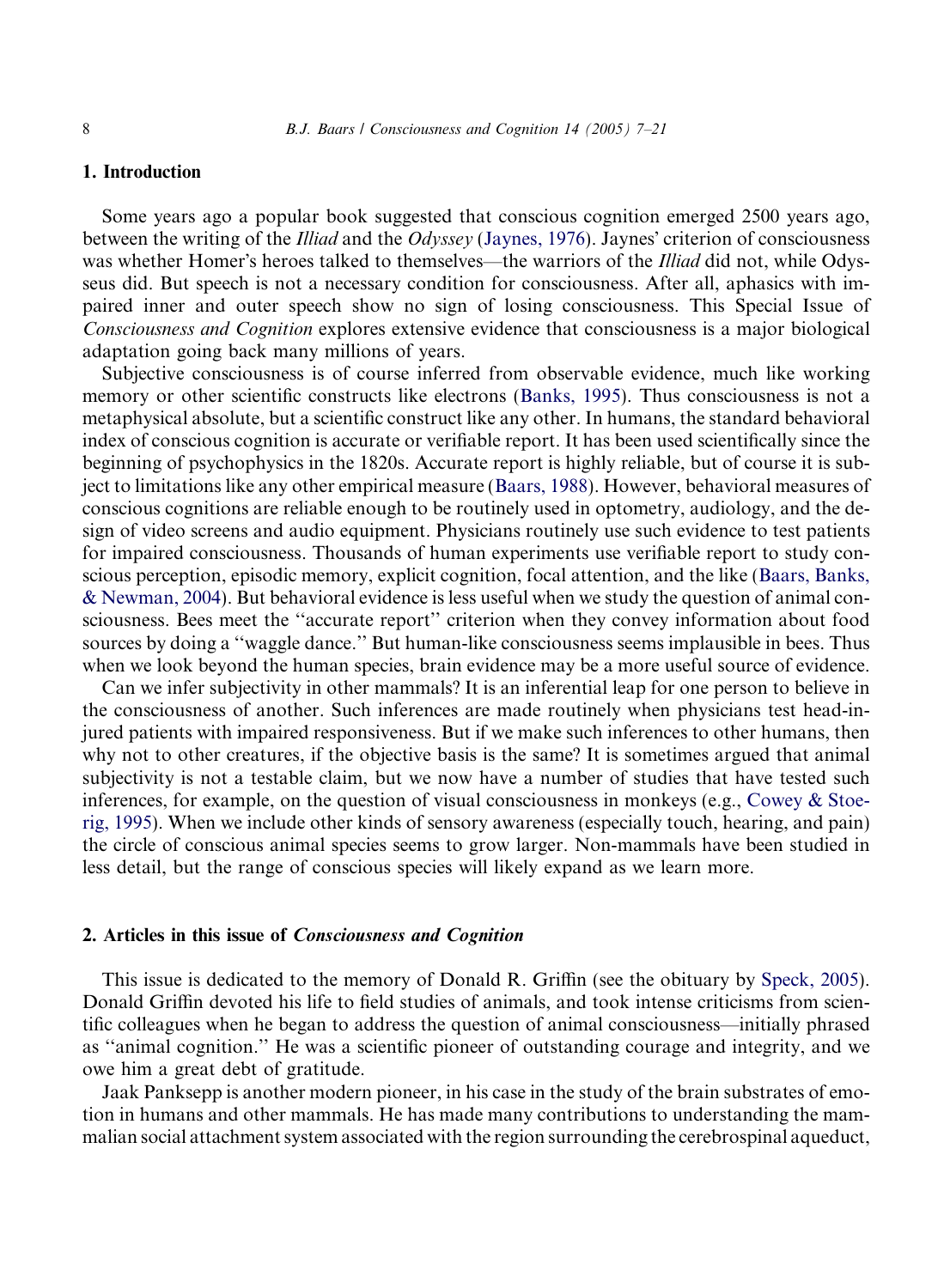called the peri-aqueductal grey (PAG). This brainstem region is of fundamental importance in mother–infant attachment, and appears to be involved in such behavioral events as separation distress cries in mothers and infants. Brainstem regions are of course phylogenetically old, and Panksepp makes a case that conscious emotional feeling states have a long biological history. One of Panksepp's famous discoveries is the existence of high-frequency distress cries in newborn rat pups separated from the mother; another is the reward value of tickling and social play in rats. [Panksepp](#page-13-0) is the author of the landmark volume *Affective Neuroscience* (1998), which lays out a coherent brainbased framework for emotion. For this special issue he has written two papers. His major empirical case is made in ''Affective Consciousness: Core Emotional Feelingsin Animals and Humans''; a second article in thisissue is a commentary called ''Toward a science of ultimate concern.''It pursuesthe ethical implications of the evidence for consciousness and emotionsin animals. How do we deal with a world in which animals as well as humans experience pain and pleasure?

Bjorn Merker is a Swedish neurobiologist who also conducts field work with Gibbons in Indonesia and experimental studies of music. Merker has recently published a significant article on the functional implications of neocortical layer structure [\(Merker,](#page-13-0) 2004). In this article he suggests one of the few serious evolutionary hypotheses for the biological origins of consciousness. As he points out, our conscious experience of the world is relatively stable compared to the sensory input. We constantly change our visual gaze, head orientation, body motion and the like, without noticing a change in the world. Self-other discrimination in motion perception has been thought to be fundamental since Helmholtz pointed out that the eye can be moved by gentle external pressure, and the world will be seen to jump. Yet much larger endogenous eye movements do not result in consciously experienced changes in the world. Such self-other discrimination is needed even for earth worms being investigated by a curious dog. The worm must distinguish between the friction of its own movements compared to being licked by a dog. One is a danger to survival; the other is a sign needed to keep moving.

One implication of Merker's point is to notice that consciousness may originate in the intersection between decision processes and sensory input. Humans make decisions based on conscious alternatives, though shaped by unconscious biases. Numerous recent studies show that conscious, but not unconscious sensory input activates executive regions of prefrontal and parietal cortex [\(Frackowiak,](#page-13-0) 2004). In order to make decisions, one must have a reasonably stable representation of the current state of the world. Perhaps one function of consciousness is to facilitate this interaction between world and self.

Banks [\(1995\)](#page-13-0) has suggested that understanding the functional role of consciousness may also give us a line of evidence on its emergence. Franklin's [commentary](#page-13-0) proposes such a functional [generalization](#page-13-0) of Merker's argument, suggesting that consciousness may be a distant pre-mammalian [development](#page-13-0) (2005). Franklin also argues that an analogue of consciousness may be implemented in non-biological hardware.

Seth and Baars [\(2005\)](#page-13-0) pursue the function of consciousness from the perspective of Neural Darwinism (ND), an influential theory of brain function developed by Gerald M. Edelman and colleagues (e.g., [Edelman,](#page-13-0) 1993). While Edelman has repeatedly described ND as the brain basis for consciousness, this article posits a set of specific objective criteria for consciousness and explores the adequacy of ND for their understanding. It may therefore be one of the most detailed evaluations of Edelman's hypothesis regarding consciousness, coming to the conclusion that ND fares rather well by the criteria discussed.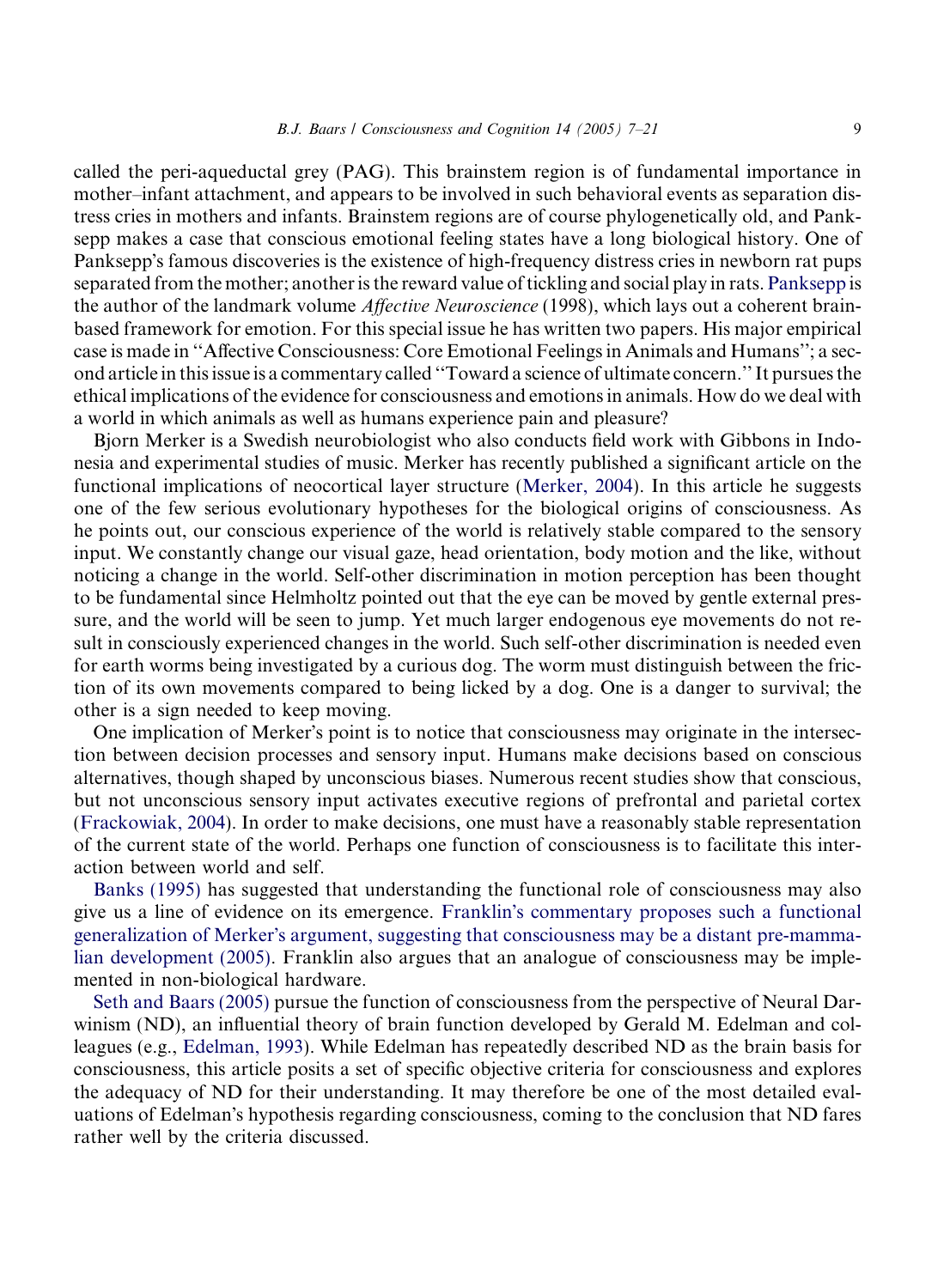Developing empirical hallmarks for poorly understood empirical questions is a standard goal of science. In neuroscience the empirical criteria for neurotransmitters were a hot topic of debate some decades ago, leading to the discovery of acetylcholine and a host of other chemicals that met those standards. Perhaps the major reason for confusion about consciousness is the absence of an agreed-upon set of empirical indices. Seth, Baars, and [Edelman](#page-13-0) (2005) therefore propose a set of 17 testable aspects of consciousness that command widespread agreement among scientists. Others have been proposed by [Edelman](#page-13-0) (2003) and Crick and Koch [\(2003\)](#page-13-0).

[Edelman,](#page-13-0) Baars, and Seth (2005) apply this approach to the question non-mammalian consciousness. For reasons discussed in this Introduction, the case for mammalian consciousness is quite compelling, using objective indices available today. It is always possible, of course, that there is some distinctive human brain feature that excludes consciousness in other species. However, we have two centuries of neuroanatomical evidence and 70 years of EEG studies of waking, sleeping, and dreaming. In addition, we now have much greater insight into the phylogeny of nervous systems as well as its genetic basis. Brain homologies that were highly controversial a few years ago are now widely accepted, because the genetic codes are known to be the same across species. Non-mammals have less obvious homologies, but still share basic classes of neurons, neurotransmitters, and even types of connectivity that may potentially resemble the human neocortex. Although our ignorance about the brain basis of consciousness continues to be vast, it is not infinite. What we know today suggests that consciousness is a basic biological adaptation, with an evolutionary basis like any other.

Living organisms are characterized by functional redundancy, as pointed out by [Edelman](#page-13-0) and Gally [\(2001\)](#page-13-0) and Price and [Friston](#page-13-0) (2003). (The technical term is ''degeneracy.'') We have two lungs, two cortical hemispheres, four heart chambers, and many regenerating regions of the liver. That suggests that consciousness, like other major adaptations, may have multiple functions, and that we should not become trapped into looking for only one. A closely related example is the case of sleep, whose function is not at all agreed on at this time. Sleep probably has many functions, including circadian timing of gene expression, possible stress reduction, and perhaps others, such as detoxifying glutamate products that accumulate during the waking state. We argue below that there is an indisputable association between waking consciousness and goal-directed survival and reproductive behavior. Its biological primacy is therefore hard to dispute.

Valli et al. [\(2005\)](#page-14-0) take the functional debate another step. REM dreaming<sup>1</sup> is a state closely related to waking consciousness. The EEG of REM dream states is hard to distinguish from waking, and people can even learn to signal on cue from REM dreams. While skeletal muscles are typically paralyzed during REM, eye movements are not, and can be performed on contingent voluntary control. Finally, REM dreams can be reported, as we know from virtually universal human experience. They therefore meet the standard behavioral criterion of consciousness. REM emerges with early mammals, and Valli et al. [\(2005\)](#page-14-0) suggest that the function of dreams is to simulate, and therefore prepare to deal with, threatening situations. These authors make creative use of dreams from traumatized children as an empirical basis for their hypothesis.

 $<sup>1</sup>$  The term "REM dreams" is used here because the previously accepted association between physiological REM and</sup> dream reports has come under considerable question in recent years. These comments refer to physiological REM that is also reflected in classical dream reports.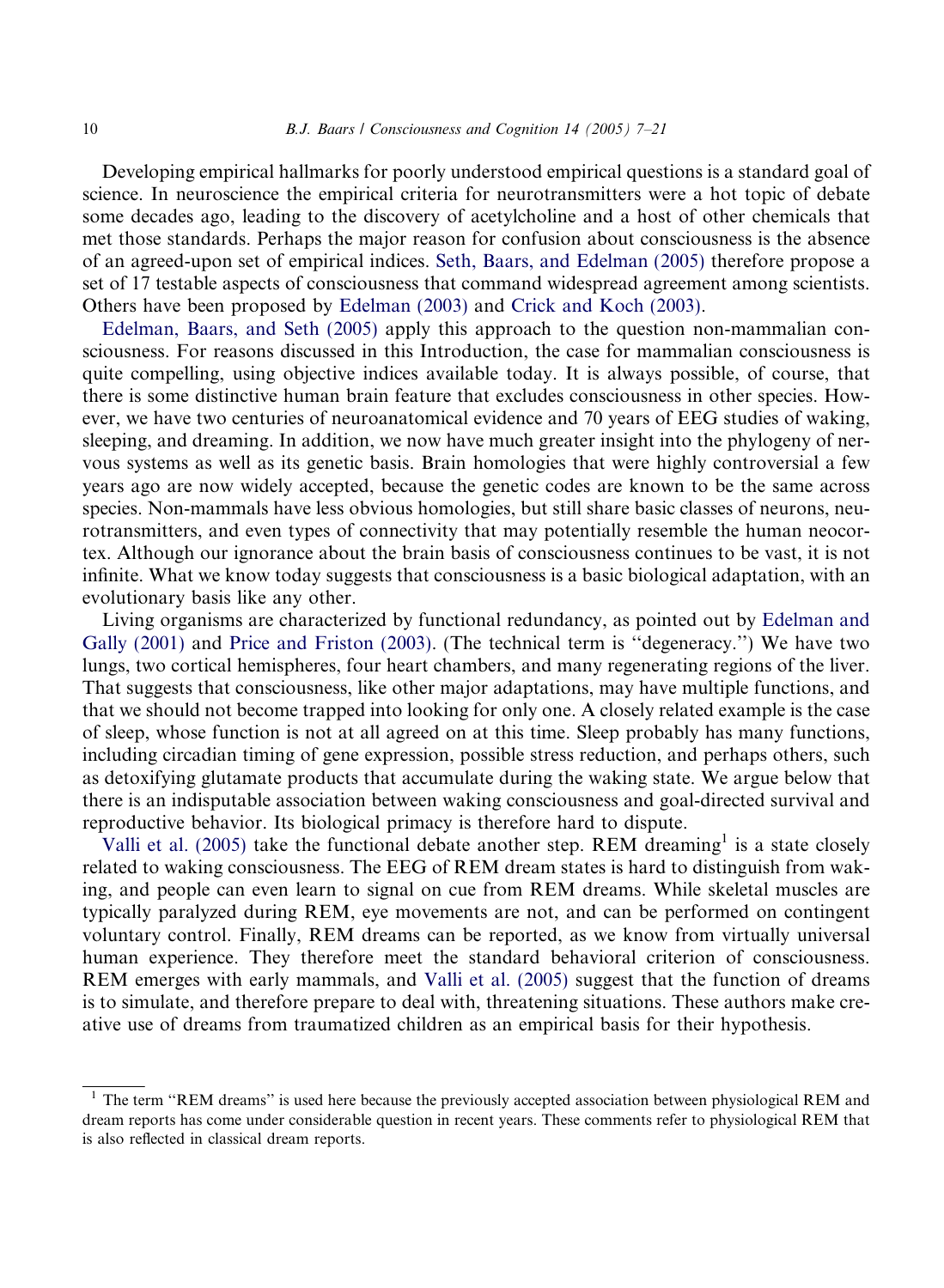Finally, [Greenspan](#page-13-0) and Baars explore some reasons why the question of consciousness in animals and people was expelled from science after 1900. The seminal role of Jacques Loeb, Ivan P. Pavlov, and other physical reductionists is explored. It is interesting that the experimental evidence we use today to explore the brain basis of conscious experience was well known to William James and Charles Sherrington. For example, binocular rivalry has been one of the major experimental techniques for exploring consciousness in recent years (see below). Much of the evidence known before 1900 is not very different from today's findings, yet we are currently seeing some 5000 articles per year citing the world ''consciousness'' in the biobehavioral literature, after a century of virtual taboo. The reason for the long taboo is therefore somewhat puzzling.

#### 3. The rediscovery of consciousness

Charles Darwin wrote that ''Consciousness appears to be the product of complexity of organi-zation," an hypothesis that continues to draw serious scientific attention today (e.g., [Edelman](#page-13-0)  $\&$ Tononi, 2000; Tononi & [Edelman,](#page-13-0) 1998). In the 19th century scientists like Darwin treated consciousness as an obvious scientific topic. Research on conscious sensory perception, conscious and unconscious influences on memory, selective attention, and even hypnosis began in 1800s. The 1400 pages of William James' Principles of Psychology (1890/1983) provide a guide to the rich domain of empirical knowledge gathered during that period. It is filled with facts that have since been rediscovered, and which are the subject of much current research (e.g., [Baars,](#page-12-0) 1986, 1988; [Baars](#page-12-0) et al., 2004).

Yet in the years before 1900 the openminded scientific attitude toward human and animal consciousness began to change. Thomas Henry Huxley, known as "Darwin's Bulldog" for his public defense of biological evolution, suggested that consciousness might be a useless by-product of normal brain functioning. He wrote that ''Consciousness would appear to be related to the mechanism of the body simply as a (side) product of its working, and to be completely without any power of modifying that working, as the (sound of) a steam whistle which accompanies the work of a locomotive is without influence upon its machinery.'' (quoted in James, [1890/1983,](#page-13-0) p. 135). The empirical phenomena of consciousness, which are plentiful and easy to obtain, became entangled in the snares of the mind-body problem, a set of philosophical conundrums that are not subject to empirical test. Further, consciousness came to be seen, in the words of the American behaviorist John B. Watson, as ''nothing but the soul of theology.'' It soon fell victim to a culture war between science and religion.

In biology C. Lloyd Morgan proposed the ''Lloyd Morgan Canon,'' claiming that anthropomor-phic generalizations about animals are dubious in principle [\(Morgan,](#page-13-0) 1896). I.P. Pavlov's work on conditional associations in dogs was interpreted to mean that psychological concepts like volition were meaningless, and that learning could be automatic, without conscious involvement. Both of these interpretations are now known to be false (e.g., [Baars,](#page-12-0) 1986, 1988). But Pavlov's work was very much in tune with the times, and H.G. Wells, for example, welcomed Pavlov as ''a star which lights the world, shining above a vista hitherto unexplored.'' (quoted by [Skinner,](#page-13-0) 1976). Behaviorism was celebrated assoon asit was proclaimed, launching the influential careers of JohnB.Watson andB.F. Skinner in the United States, and logical positivist philosophers in Britain and elsewhere.

The early 20th century saw a massive scientific purge of consciousness and related ideas—including purpose, mental imagery, emotional feelings, unconscious processes, attention, meaning,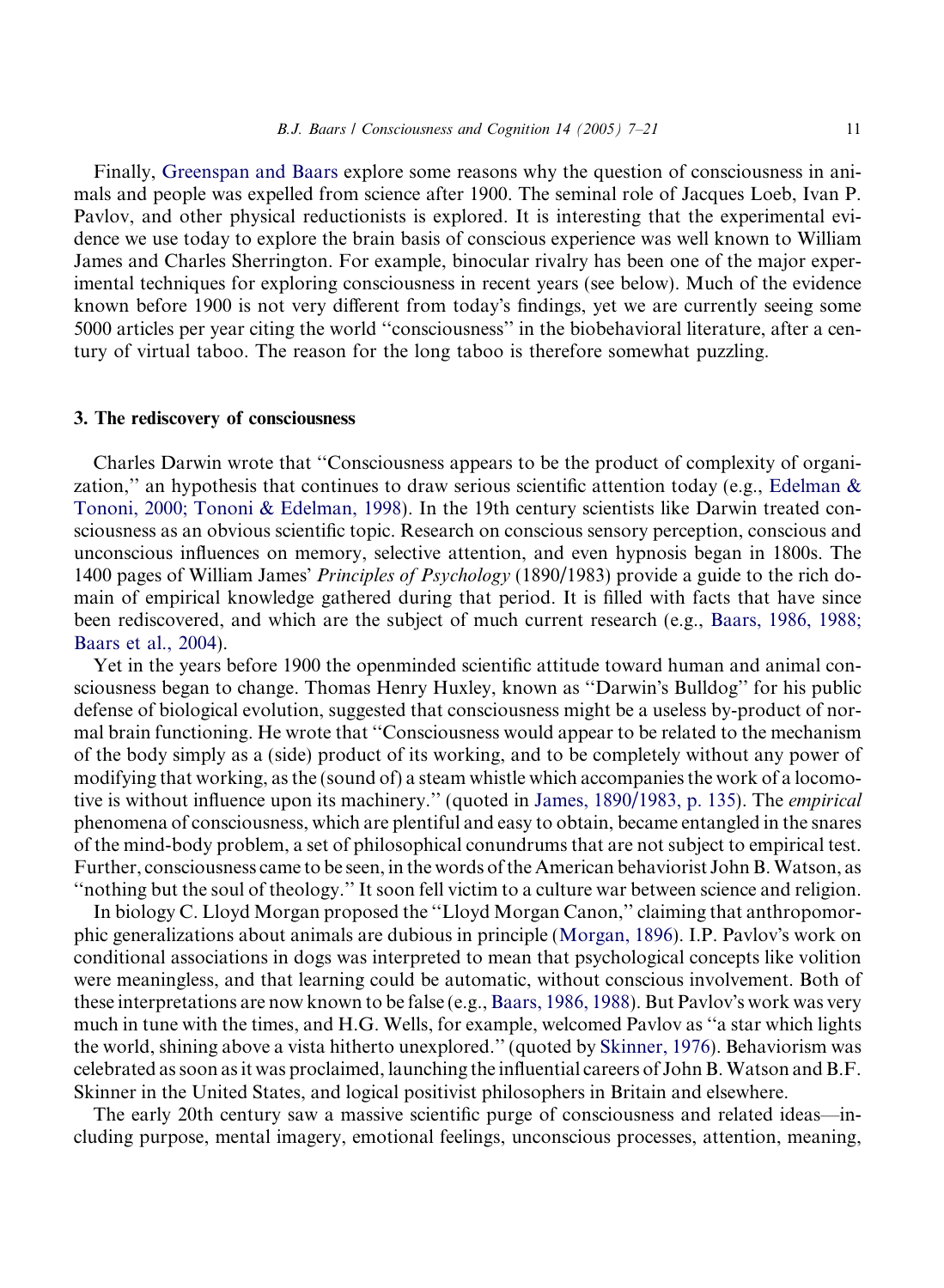thinking, and inner speech. Consciousness came to have the status of a scientific taboo. A hundred years of useful empirical discoveries were forgotten. Behaviorists popularized several standard criticisms of 19th century consciousness science; but those criticisms have now themselves come under serious question (e.g., [Blumenthal,](#page-13-0) 1979; Hilgard, 1987). They now appear to be almost entirely erroneous.

Since the decline of behaviorism, hundreds of facts about consciousness described in James' Principles have been rediscovered [\(Baars,](#page-12-0) 1986, 1988; Baars et al., 2004). Indeed, nineteenth century findings about topics like sensory psychophysics have continued to accumulate in the last hundred years without serious controversy. No one can have a simple eye examination today without benefiting from psychophysical methods first developed in the 1820s. Psychophysics was considered to be the scientific study of conscious sensations, and indeed that is how we are once again seeing it.

Yet we are still recovering from a century in which consciousness became a taboo. Obviously, for those who doubt that humans are conscious, the question of other animals cannot be addressed with an open mind. The evidence is now extensive that behavioristic skeptics were wrong. Today some 5000 articles per year cite the term ''consciousness'' in the scientific literature. The importance of consciousness in humans, as assessed by objective evidence, is beyond empirical dispute. What about other animals?

# 4. Behavioral and brain evidence

It is essential to distinguish between ''intelligence'' (as problem solving) and ''consciousness'' (as wakeful alertness and conscious perception, including the perception of pain and pleasure). We know of hundreds of differences between humans and other mammals in problem-solving tasks, ranging from word retrieval to migratory travel. Problem-solving tends to be species-specific. Early in life humans all over the world are able to learn a very large vocabulary, demonstrating a distinct species-specific capacity. Pigeons, on the other hand, excel in finding their way in air space, far beyond unaided human abilities. Throughout the animal kingdom, different brains support high evolved species-specific abilities. Yet the fundamental brain mechanisms of conscious alertness and of conscious sensory perception are not limited to a few animal species. They have extremely wide distribution among vertebrates and perhaps more widely. Species differences such as the size of neocortex seem to be irrelevant to wakefulness and perceptual consciousness. To stay close to the established evidence, this review is limited to waking alertness and perceptual consciousness in mammals, including humans.

## 5. Behavioral indices of consciousness: Accurate report

In humans, the standard observational index of consciousness is ''accurate or verifiable report'' (e.g., [Baars,](#page-12-0) 1988, 1998; Baars et al., 2004). In humans reports of conscious experiences do not have to be verbal; pressing a button, or any other voluntary response, is routinely accepted as adequate in research. Reporting responses are equally useful in animals.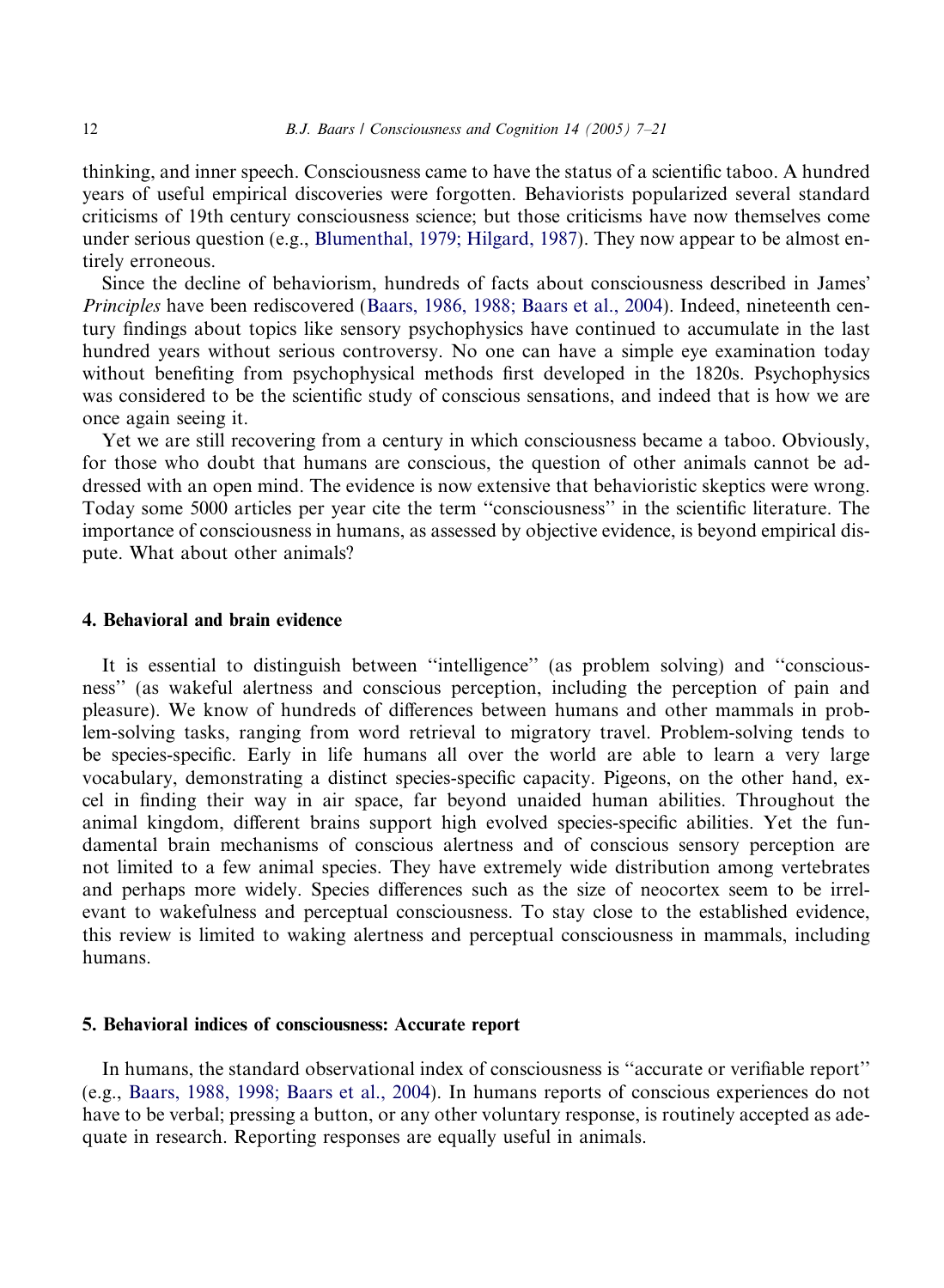Humans are extraordinarily good in detecting conscious sensory events. Seeing a single star on a dark night has been calculated to require no more than a single stream of photons activating a single retinal receptor, that is, the lowest physical amount of light energy. Likewise, in a very quiet place humans can hear a background hiss due to the random motion of air molecules in the outer ear canal; that, too, is a stimulus at the lower physical limit of auditory stimulation. Seeing a star and hearing noise are provably conscious events in humans, because they meet the standard operational definition of accurate report; thus these extraordinary sensory abilities are in some sense capacities of consciousness. Animal sensory capacities are likewise remarkable, and can be reported by way of overt behavior just as clearly as humans can tell us about their conscious visual or auditory experiences. In primates, birds, and marine mammals that can use artificial symbols like sign language, gestures or computer keyboards, referential accuracy is well established.

# 6. The ''commentary key'' as evidence for mammalian consciousness

Skeptics sometimes question whether the ability of monkeys and cats to accurately report sensory events really involves conscious perception. That hypothesis can be tested in a number of ways. Recent research in macaques and other species is especially remarkable, because it allows us to ask if the animals studied respond to conscious events differently than they do to comparable brain events that are unconscious. [Weiskrantz](#page-14-0) (1991) and Cowey and [Stoerig](#page-13-0) (1995) have developed a ''commentary key'' method for the macaque, allowing it to give a behavioral comment on a previous response. This reflects the idea that human reports of conscious experiences are shared comments about those experiences. When a child exclaims, ''Mommy, airplane!'' s/he is making a public comment about a conscious visual event, telling an outside observer what was just experienced. The commentary key is especially useful in the study of cortical blindness, where humans can make accurate discriminations while claiming that they do not actually see the discriminated targets consciously. Cortical blindness is a condition in which the first cortical projection area (V1) of the primary visual pathway is damaged. In the occluded part of the field humans report a loss of conscious visual qualities like stimulus color, motion, and location. Yet there is excellent evidence that such properties of the visual stimulus are still processed by the visual brain, as shown by forced-choice responses. Thus blindsight patients can sometimes point to the location of a visual object, and detect motion and color, while strongly denying that they have normal visual experiences of those features.

A remarkable study by Cowey and [Stoerig](#page-13-0) (1995) made use of a commentary response to test whether macaques with cortical blindness lose conscious visual qualia like color and motion, which humans report losing with similar brain damage. The macaque's visual brain resembles the human one in a number of respects. Careful lesion studies show that the macaque behaves much like a human blindsight subject when selected parts of area V1 are removed. But can we be sure that the ''blindsighted'' macaque has also lost visual conscious qualities, the qualia discussed by philosophers, such as color, motion, and texture? Cowey and Stoerig make this case, using a behavioral commentary key, which allows the monkeys to make a metacognitive comment about their discriminative responses. Like a human blindsight subject, the blindsighted macaque can choose accurately between colors, for example. The commentary key allows it to signal whether its accurate behavior has a corresponding conscious qualitative experience—specifically,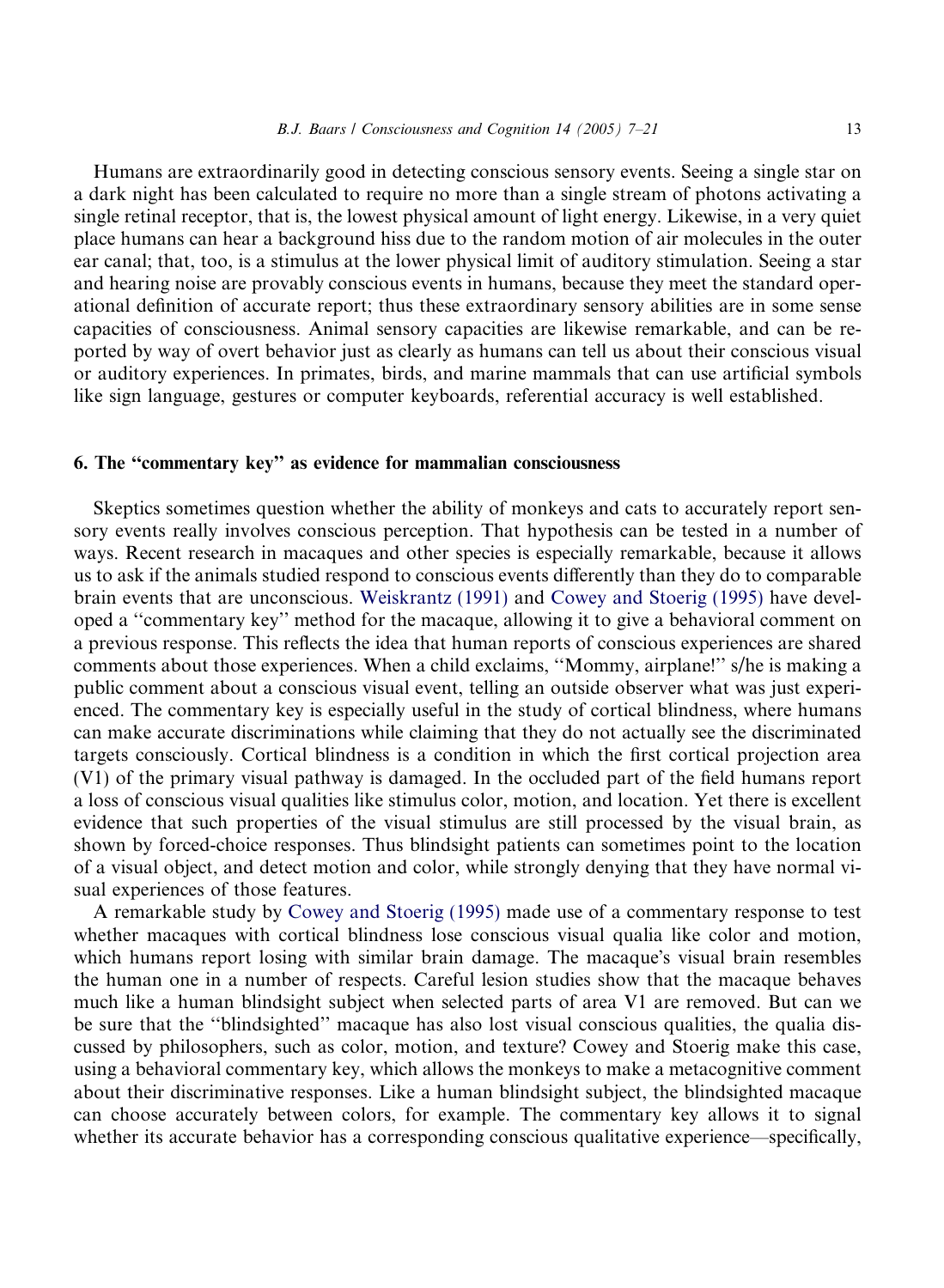whether a stimulus in the occluded visual field can be distinguished from a blank display in the intact field. In the event, macaques did not learn to discriminate between the two, just as if a human blindsight patient were saying, "I can't tell the difference between input in my blind field and a completely blank input in my sighted field.'' This is in effect a denial of visual qualities. Thus the commentary key apparently provides an equivalent of the reportability criterion in humans.

# 7. Other behavioral evidence

A number of other behavioral sources of evidence suggest consciousness. For example, mere distractibility in animals indicates a limited capacity for competing sensory streams, a well-established feature of conscious but not necessarily unconscious input processes (e.g., [Baars,](#page-12-0) 1988, 1998; [Baars](#page-12-0) et al., 2004). Simply presenting a distracting stimulus when an animals appears to be orienting to an event of interest creates competition between the two sources of information. Such competition is the standard method for assessing limited conscious capacity. When a giraffe bends down to drink from a water hole, it cannot at the same time monitor what its offspring are doing, whether a predator is in the neighborhood, or whether another giraffe is showing unexpected signs of social or sexual competition. Animals routinely ''catch each other unawares'' during such moments of distraction; many predation strategies are based on prey distractability. Likewise, in humans, moving our eyes and ears to a source of stimulation leads to conscious experiences. Such receptor orienting can be observed in other mammals at every moment of the waking day. The same may be said for exploratory behavior, the willingness of animals to work for novel or biologically significant information. Finally, animals show unmistakable behavioral signs of sleep, drowsiness, and alertness that correspond to distinct conscious states in humans.

Scientists have been extremely cautious before attributing consciousness even to animals that closely resemble humans in their abilities and brain functions. There is an effective consensus today that consciousness can be attributed in the case of visual perception in macaque monkeys, using the very rigorous criteria illustrated above. The weight of evidence in these cases seems so clear at this time that we may begin to relax our current high demands for proof to some degree. For example, it seems likely that perceptual consciousness may become routinely accepted, even in mammals that do not communicate by way of referential symbols like sign language. In the coming years, as the pattern of brain and behavioral evidence grows, we may begin to attribute consciousness on the basis of a mammal's ability to match and discriminate between classes of stimuli, combined with evidence about the underlying brain events. It has been known for decades that a vast range of animals show this ability. It is effectively equivalent to saying, ''I hear a tone, and can match it with the same tone an octave above; but I can distinguish between that tone and another one a half-tone up in the octave scale.'' Such descriptive responses appear equivalent to reports of conscious events in humans.

#### 8. Electrical activity

It has been known since the late 1920s that there is a major difference in scalp electrical activity (EEG) between waking consciousness and deep, unconscious sleep, as reported by human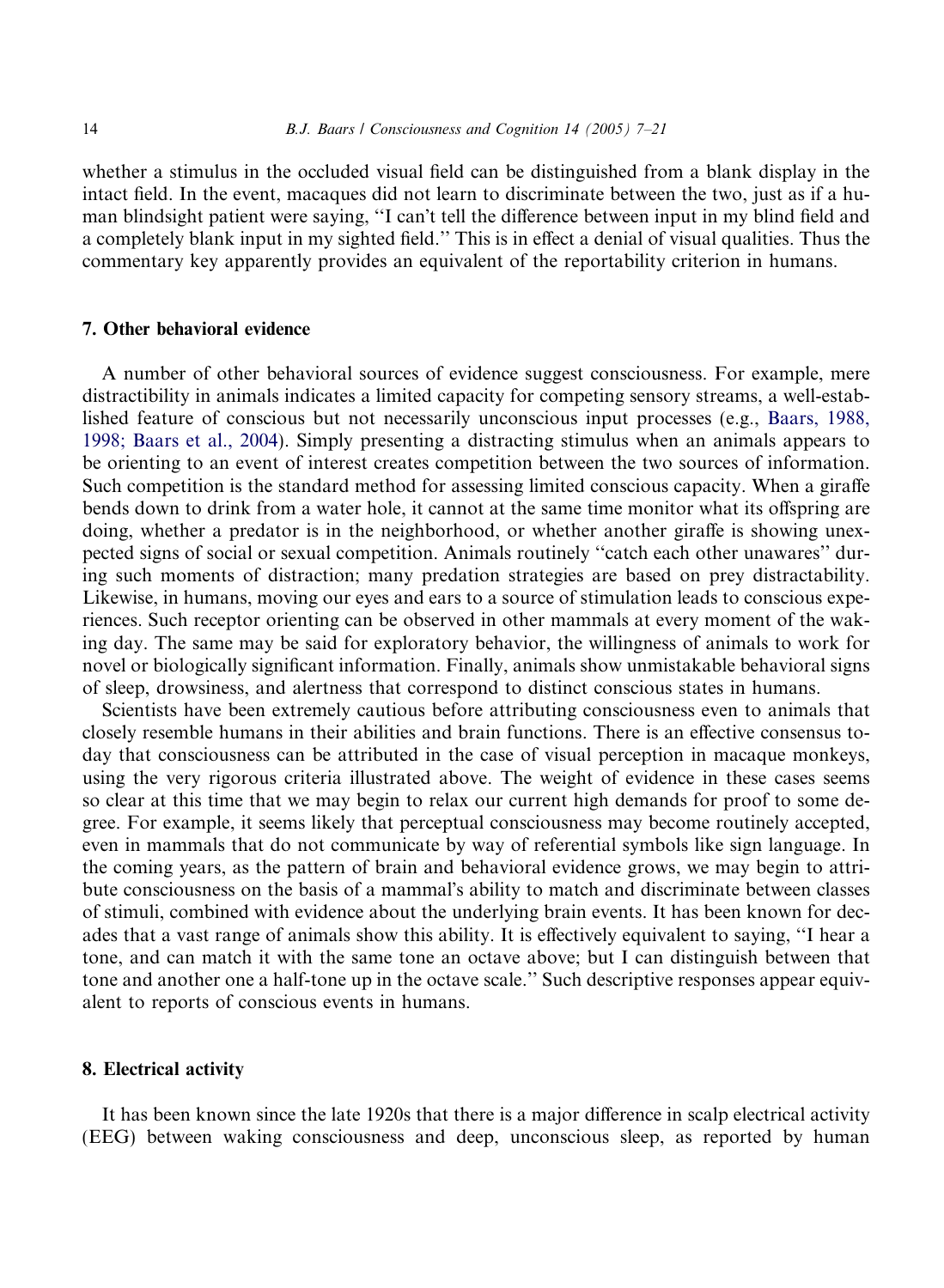subjects. These EEG phenomena apply to humans and other mammals alike, so much so that mammalian EEG studies are often applied to humans. In all mammalian species studied waking shows fast, irregular, and low-voltage field activity throughout the thalamocortical core. In contrast, deep sleep reveals slow, regular, and high-voltage field activity. Thus the electrical activity of the thalamocortical core in waking appears to support reports of conscious experiences in humans. But the underlying brain activity is so similar in humans, monkeys, and cats, that these species are routinely studied interchangeably to obtain a deeper understanding of states of consciousness.

The specific neuronal activities underlying these global differences in EEG are now increasingly understood. During unconscious sleep, slow-wave global EEG appears to reflect highly regular and coordinated burst-pause firing patterns in many billions of individual neurons in thalamus and cortex. In contrast, waking EEG reflects irregular firing in the same billions of single neurons, as well as rapidly changing periods of gamma coherence between them. (Destexhe, [Contreras,](#page-13-0) & [Steriade,](#page-13-0) 1999). The regular burst-pause pattern of neurons during slow-wave sleep is highly synchronized, with effective zero-lag correlations between individual neurons at a distance of a centimeter or more. Significantly, the same pattern of slow-wave, synchronized EEG appears in other states of global unconsciousness such as general anesthesia, coma, and epileptic ''states of absence'' [\(Baars](#page-12-0) et al., 2004). In all these cases human beings do not report events that are conscious during the waking state.

All mammalian species studied so far show the same massive contrast in the electrical brain activity between waking and deep sleep. Thus we have some seventy years of cumulative evidence related to brain activity during consciousness and its absence in humans and other mammals.

## 9. Neuroanatomy of consciousness

In years past it was commonly said that consciousness must be some vague and non-specific aspect of the human brain. In fact, the waking state can be abolished by less than cubic centimeter lesions in the brainstem reticular formation and even smaller bilateral cuts in the intralaminar nuclei of the thalami (Bogen, 1995; Moruzzi & [Magoun,](#page-13-0) 1949). In contrast, very large volumes of cortex can be lost without impairing the state of consciousness. Entire hemispheres are routinely removed surgically without loss of consciousness.

While the sleep–waking cycle is controlled by basal brain ''spritzers'' that distribute neuromodulating transmitters throughout the forebrain, in humans and other mammals the contents of perceptual consciousness depend on cortex. There may be species differences in this respect, with visual contents being in part dependent on the tectum in other mammals (the colliculi). But in all mammals the state of consciousness seems to require only small anatomical areas, the brainstem reticular formation, intralaminar nuclei of the thalamus, and basal neuromodulatory nuclei.

# 10. The thalamocortical (T-C) complex

In humans the thalamus and cortex are crucial for supporting the contents of consciousness [\(Edelman](#page-13-0) & Tononi, 2000). Thalamus is often considered to be an extension of cortex, an added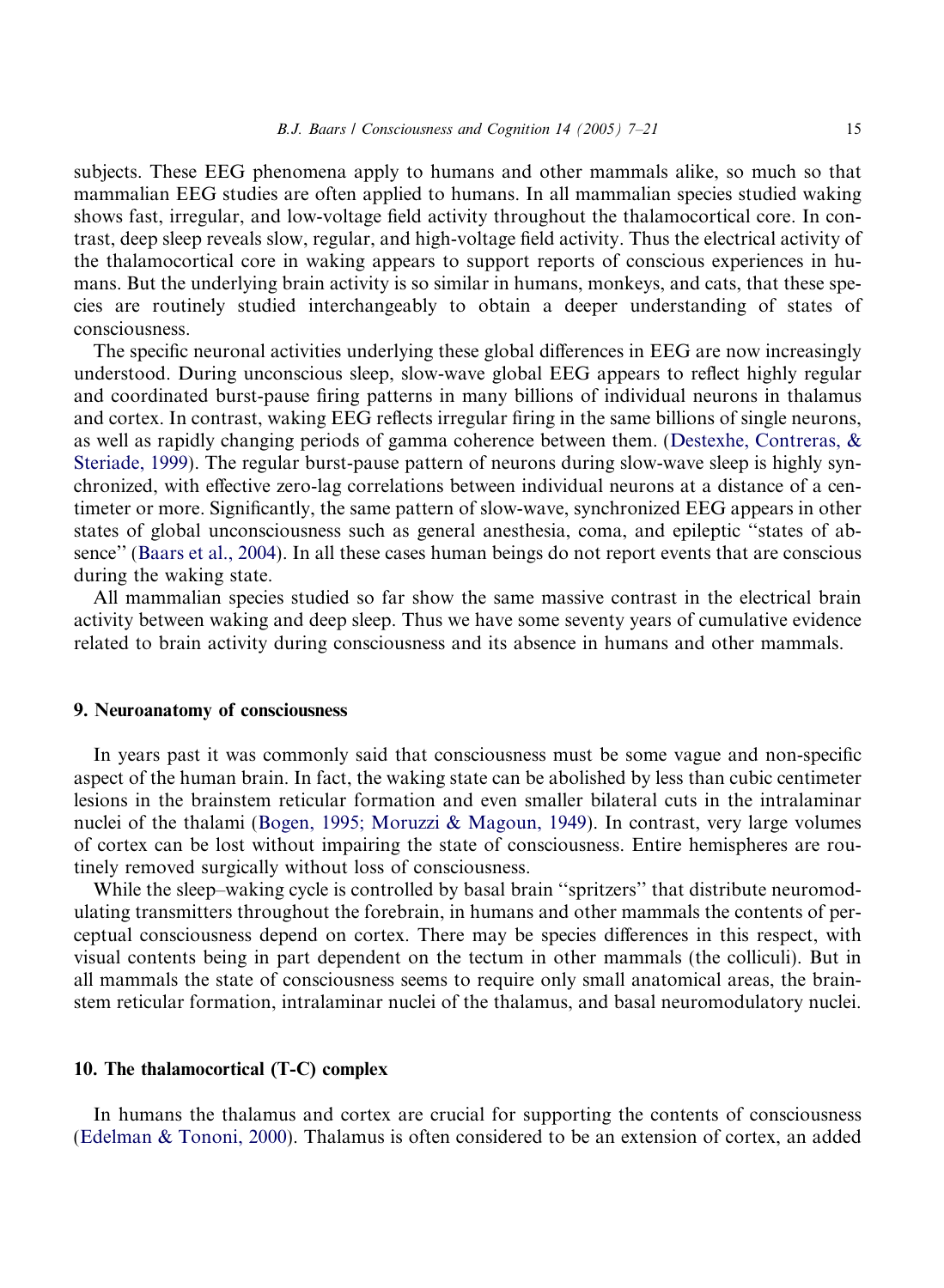sandwich of interacting layers that controls most traffic to and from cortex. Local damage to cortical sensory regions, like the fusiform gyrus for face perception, results in a loss of conscious knowledge about faces but not about other visual features like color, location, or size. If the intralaminar nuclei of the thalamus are lesioned bilaterally, the conscious state is lost. By comparison, large lesions to cerebellum, basal ganglia, and spinal cord do not impair either conscious contents or state. Cerebellar damage can cause paralysis but not loss of consciousness. Lesion evidence on these points is supported by stimulation experiments using electrodes, transcranial magnetic stimulation (TMS), and microdialysis. It is also reflected in functional brain imaging. The evidence is therefore very strong that the T-C system supports consciousness. That is why many neuroscientists consider the T-C system to be the ''seat'' of conscious experience, and have done so for at least a century.

What about the T-C system in other animals? All mammals have a highly developed T-C system, suggesting that they must be conscious. Mammals are 100–200 million years old. Although we cannot directly observe ancestral forms of mammals, by studying skulls and gene conservation across species, it certainly seems that the fundamental T-C system has not changed much in 100– 200 million years. Contrary to the Jaynes hypothesis, therefore, it seems that at least some types of consciousness are not merely 2500 years old, but closer to 100 million years. Notice that brainstem mechanisms like the reticular formation are also extremely ancient phylogenetically, going back at least to early vertebrates. Thalamic structures like the intralaminar nuclei also exist in mammals generally. Both these facts suggest that the brain anatomy of conscious wakefulness is very ancient indeed.

## 11. Visual consciousness in human and mammalian cortex

In the last 20 years we have made considerable progress on understanding perceptual consciousness in humans and other mammals. We have already discussed studies of blindsight in the macaque, suggesting that these primates have qualitative conscious visual experiences that closely resemble human visual experiences. Along the same lines, in a landmark series of multipleneuron recording studies, Logothetis and colleagues have used binocular rivalry at different levels of visual analysis to track neurons responding to both conscious and unconscious input features in the occipito-temporal lobes of the macaque ([Logothetis](#page-13-0) & Schall, 1989; Sheinberg & Logothetis, [1997](#page-13-0)). Binocular rivalry involves presentation of two incompatible visual stimuli, one to each eye. Only one stimulus becomes visually conscious in the sense of being reportable, but the unconscious stimulus still evokes appropriate feature cell activation in visual cortex, starting with the first visual projection area and succeeding to more and more elaborate feature-detecting neurons. Rivalrous pairs of visual stimuli can be designed to activate each level of visual feature analysis in the ventral temporal cortex. By experimentally counterbalancing stimulus conditions between the two eyes, one can rule out stimulus and eye effects, and focus only on those neural processes that are due to consciousness of a stimulus in either eye. Binocular rivalry experiments can be designed, therefore, to tease out the effects of visual consciousness

For example, a downward flow of stairstep lines can be presented to the right eye, along with an upward flow to the left eye. While only one eye's input becomes conscious at any given moment, some motion-sensitive neurons in area MT  $(V5)$  respond to a conscious stimulus, while others fire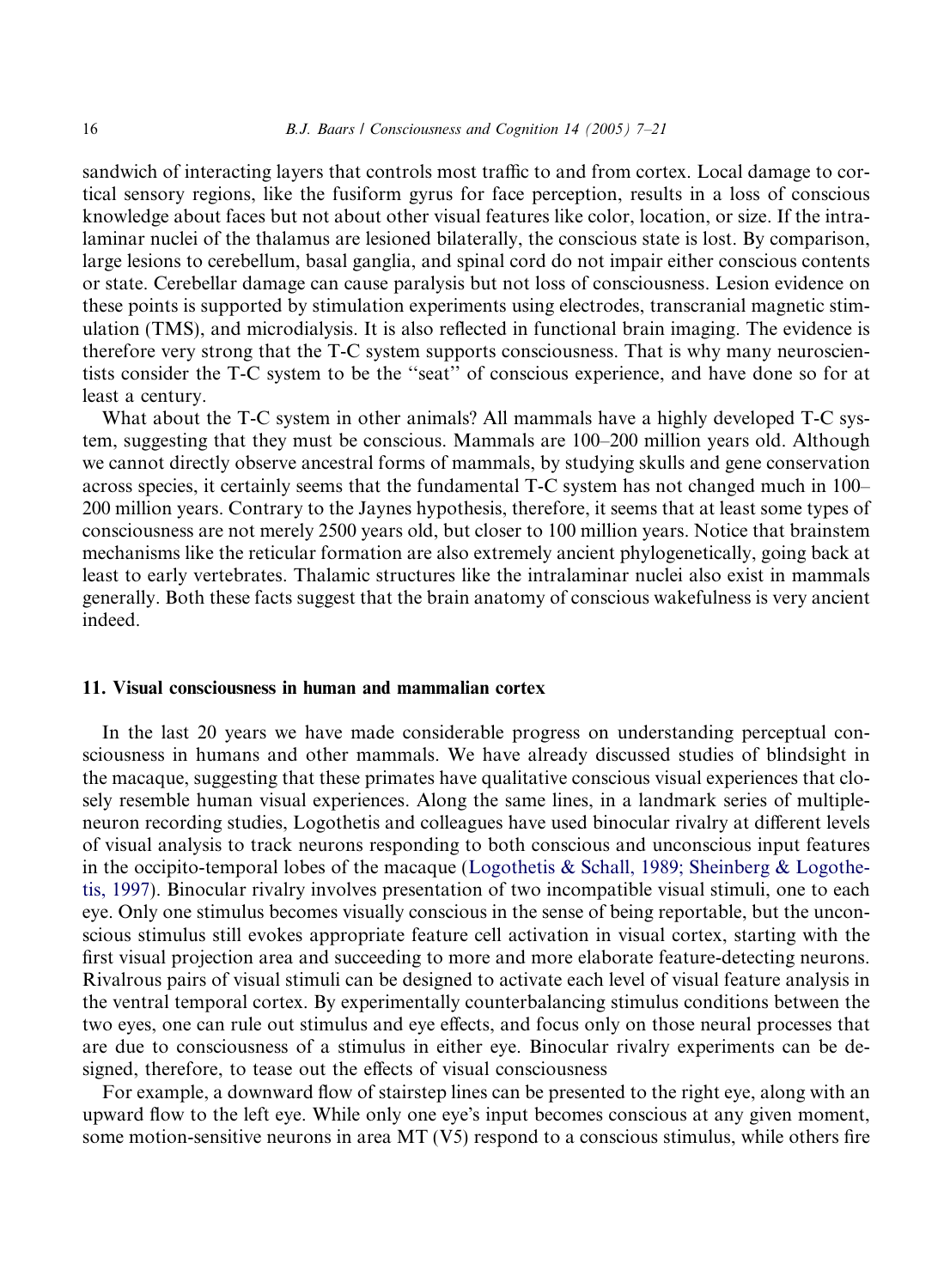to a competing unconscious stimulus. Likewise, right-diagonal lines can be presented to the right eye, and left-diagonal lines to the left eye, thereby activating neurons in areas V1 and V2 that are sensitive to edge orientation. Finally, different objects can be presented to each eye, creating competing streams of input into object-recognition neurons in the anterior pole of the lower temporal cortex (area IT), and in the superior temporal sulcus (STS). Thus each level of visual feature analysis can be interrogated with a distinct set of binocular stimuli, one conscious and the other not.

Earlier work showed that binocular rivalry activates small numbers of cells in early visual cortex, where single visual features are represented, such as color, motion, line orientation, and spatial frequency. Some of these early cells respond to the ''conscious eye'' while others respond to unconscious input in the ''unconscious eye.'' More than half of the cells at early levels of visual analysis do not respond to either stream. However, Sheinberg and [Logothetis](#page-13-0) (1997) demonstrated that this pattern changes dramatically toward the anterior end of the visual ventral stream, where whole objects are represented in inferotemporal cortex (area IT). In this region 90% of neurons responded to conscious, but not to unconscious visual input.

Area IT therefore appears to be the best current candidate for a distinctive locus of visual consciousness in cortex, because it clearly distinguishes between the conscious and unconscious input stream, and unlike earlier regions it massively favors the conscious stream. Since IT represents whole visual objects, it involves the integration of many specific visual features into a single, integrated representation. Nevertheless, conscious vision still appears to be crucially dependent on other parts of the brain, including earlier visual areas, other parts of cortex, and subcortical regions such as the thalamus.

The macaque is often chosen for these studies because its visual brain and abilities so closely resemble the human case. Findings from macaque vision studies are routinely found to generalize to humans. The opposite must be true as well: If humans are visually conscious, given the same kind of brain, the same kinds of results from studies of single neurons, and the same overall psychophysical parameters of vision, it becomes plausible to say that macaques and their close relatives must be visually conscious much as humans are.<sup>2</sup>

## 12. Neurochemistry

In all mammals, waking, sleeping, and dreaming are controlled by brainstem nuclei that widely project their axons to the forebrain, secreting neuromodulators widely to the forebrain. [Hobson](#page-13-0) [\(1997\)](#page-13-0) writes that ''in waking, the aminergic systems of the brain stem are spontaneously, continuously, and responsively active; in REM (rapid eye movement state), they are shut off by an active inhibitory process that is probably gaba-ergic. As a function of this shut-down of aminergic systems in REM, the cholinergic systems of the brain stem become disinhibited and excite the brain with strong tonic and phasic activation signals. The net result is that, in REM sleep, the brain is aminergically demodulated and cholinergically hypermodulated.'' (p. 392). Again, the fact that

<sup>&</sup>lt;sup>2</sup> The most obvious difference between humans and other mammals, of course, is the great expansion of frontal cortex. While cetaceans have comparable brain size, their anterior cortices are homologous with parietal rather than prefrontal regions. The closest cortical homologies among mammals therefore seem to apply to perceptual regions that are located in the posterior half of cortex in humans.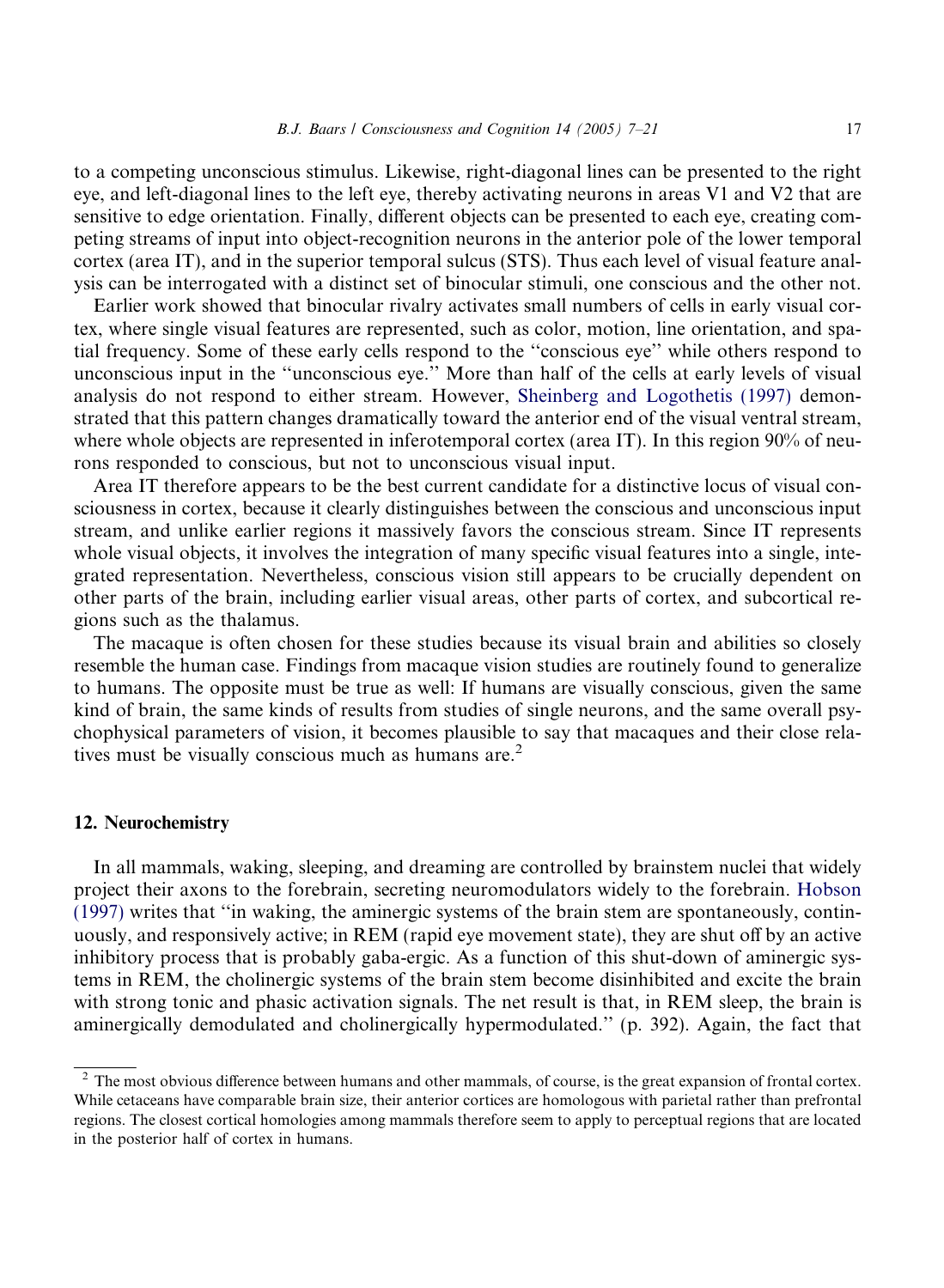neuromodulation of conscious and unconscious states is controlled by brainstem nuclei suggests an ancient evolutionary origin. Current evidence suggests that all mammals without exception have similar fundamental brainstem mechanisms.

High-dose general anesthesia often shows a slow-wave pattern of EEG similar to deep sleep, though often mixed with other waveforms. While different anesthetic agents seem to have quite different mechanisms of action, recent findings indicate that they may have similar global effects in the thalamocortical core. Thus [Alkire,](#page-12-0) Haier, and Fallon (2000) have found evidence for a thalamocortical switch in general anesthesia across different anesthetic agents.

# 13. Functional evidence: In mammals, all goal-directed survival and reproductive behavior takes place during the conscious waking state

Mammalian locomotion, hunting, evasive action, exploring, sensing, actively attending, learning, eating, grazing, nursing, mating, social interaction, and all other goal-directed survival and reproductive actions take place only during waking, as defined by EEG and other indices. Perceptual consciousness, as defined objectively by recent brain research, only takes place during waking periods. It therefore appears that brain activity that supports consciousness is a precondition for all goal-directed survival and reproductive behavior in humans and other mammals. The biologically fundamental nature of the conscious waking state is beyond serious question.

Another hint of the fundamental biological nature of waking consciousness is the recent finding that wakefulness triggers the expression of early-immediate genes in rats (Cirelli, [Pompeiano,](#page-13-0) & [Tononi,](#page-13-0) 1996). Early-immediate genes are highly conserved among species, and appear to be needed for fundamental functions such as learning. This kind of basic biological evidence suggests a long evolutionary development, leading to recognizably conscious and unconscious states in humans and other species ([Baars,](#page-12-0) 1987, 1993).

Not so long ago it was common for some observers to claim that consciousness might be an epiphenomenon, with no causal role at all (e.g., [Block,](#page-13-0) 1995). On the weight of the evidence, however, it seems that waking consciousness involves a basic biological adaptation with many survival functions.

#### 14. Consciousness beyond mammals

What about non-mammals? The gross anatomy of bird brains they seems different from mammals. Like most non-mammals, birds have collections of nuclei rather than the beautiful fiber radiations of the thalamus into cortex. But gross-level nuclei could still have neuronal connectivities that are similar to the T-C system. At the level of neurons there is interesting evidence suggesting homologies. Some birds certainly pass the behavioral test. Irene Pepperberg's African Grey Parrot Alex is able to use spoken words accurately, which is another way of satisfying the accurate report criterion. Ravens spontaneously perform gaze-sharing (looking in the same direction to see an ''intersubjective'' object). Other birds bury nuts for the winter, and can find them very accurately when the visible scenery has changed very much. That is another measure of accurate report.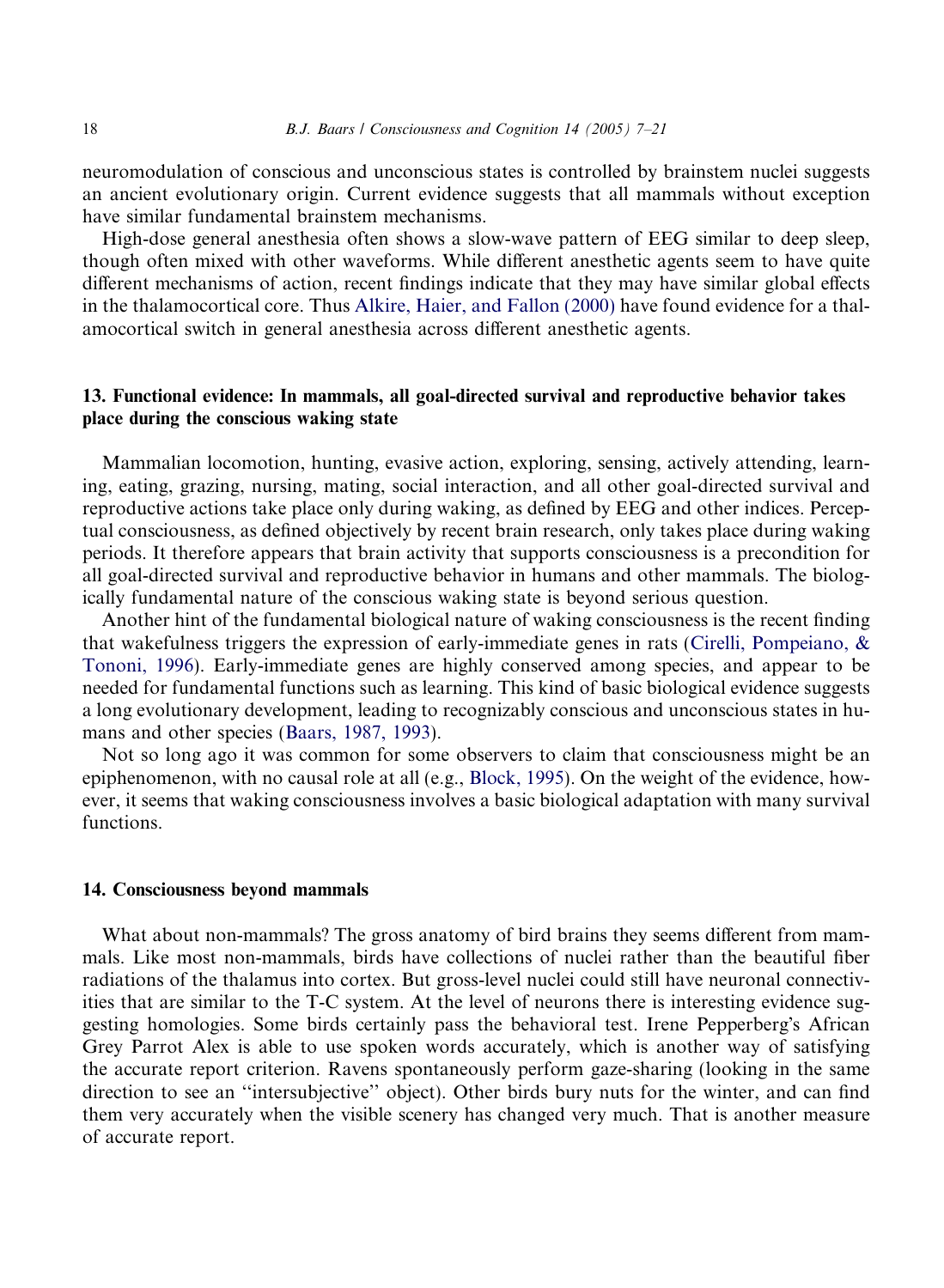<span id="page-12-0"></span>So the evidence is very strong for mammals, and a little less so for birds. What about large-brained invertebrates, like squid or octopi? How about fast-moving reptiles like lizards, or at a larger brain scale, Komoda Dragons? We need more evidence, but these questions are becoming ripe to be studied.

# 15. Summary

Cumulative evidence suggests that consciousness is a fundamental biological adaptation. The known brain correlates of consciousness appear to be ancient phylogenetically, going back at least to early mammals. In all mammals alertness and sensory consciousness are required for the goaldirected behaviors that make species survival and reproduction possible. In all mammals the anatomy, neurochemistry and electrical activity of the brain in alert states show striking similarities.

After more than seven decades of discoveries about waking as well as sensory consciousness, we have not yet found fundamental differences between humans and other mammals. Species differences such as the size of neocortex seem to be irrelevant to the existence of alertness and sensory consciousness, though different mammals obviously specialize in different of kinds of sensory, cognitive and motor abilities.

Skeptics sometimes claim that objective evidence for consciousness tells us little about subjective experience, such as the experience of conscious pain. Scientifically, however, plausible inferences are routinely based on reliable and consistent patterns of evidence. In other humans we invariably infer subjective experiences from objective behavioral and brain evidence—if someone yells Ouch! after striking a finger with a hammer, we infer that they feel pain. The brain and behavioral evidence for subjective consciousness is essentially identical in humans and other mammals.

On the weight of the objective evidence, therefore, subjective experience would seem to be plausible in all species with human-like brains and behavior. Either we deny it to other humans, or, to be consistent, we must also attribute it to other species that meet the same objective standards.

# **References**

- Alkire, M. T., Haier, R. J., & Fallon, J. H. (2000). Toward the unified theory of narcosis: Brain imaging evidence for a thalamocortical switch as the neurophysiological basis of anesthetic-induced unconsciousness. Consciousness and Cognition, 9(3), 370–386.
- Baars, B. J. (1986). The cognitive revolution in psychology. New York: Guilford Press.
- Baars, B. J. (1987). Biological implications of a Global Workspace theory of consciousness: Evidence, theory, and some phylogenetic speculations. In G. Greenberg & E. Tobach (Eds.), Cognition, language, and consciousness: Integrative levels (pp. 209–236). Hillsdale, NJ: Erlbaum.
- Baars, B. J. (1988). A cognitive theory of consciousness. New York: Cambridge University Press.
- Baars, B. J. (1993). How does a serial, integrated and very limited stream of consciousness emerge from a nervous system that is mostly unconscious, distributed, parallel and of enormous capacity?. Theoretical and Experimental Studies of Consciousness, Ciba Foundation Symposium, 174(282), 282–290, pp. 291-303.

Baars, B. J. (1998). Metaphors of consciousness and attention in the brain. Trends in Neurosciences, 21(2), 58–62.

Baars, B. J., Banks, W. P., & Newman, J. (Eds.). (2004). Essential sources in the scientific study of consciousness. Cambridge, MA: MIT Press/Bradford Books.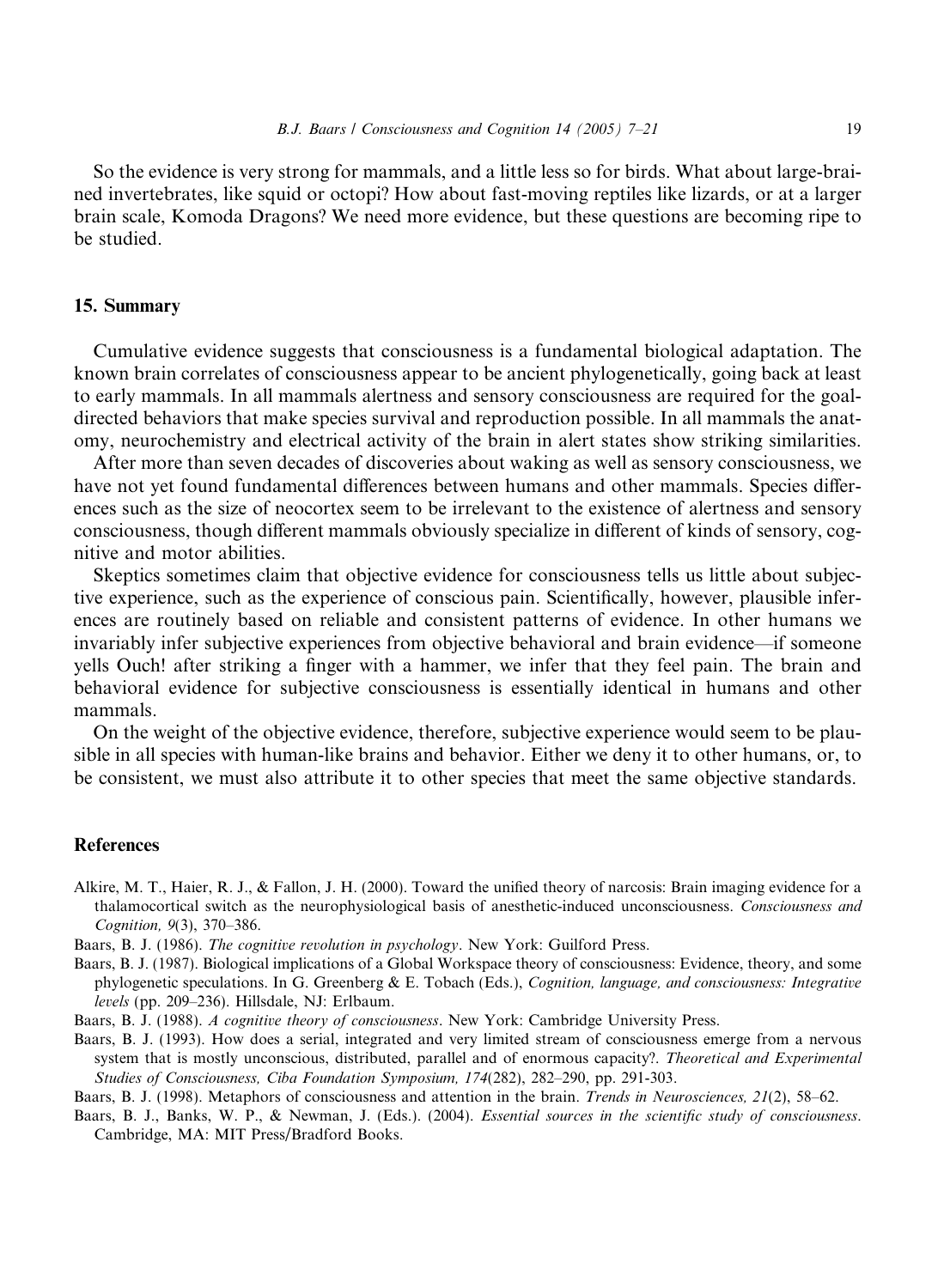- <span id="page-13-0"></span>Banks, W. P. (1995). Evidence for consciousness. Consciousness and Cognition, 4, 270–272.
- Block, N. (1995). On a confusion about the function of consciousness. Behavioral and Brain Sciences, 18(12), 227–287. Blumenthal, A. L. (1979). Wilhelm Wundt—The founding father we never knew. Contemporary Psychology, 24(7),
- Bogen, J. E. (1995). On the neurophysiology of consciousness: I. An overview. Consciousness and Cognition, 4(1), 52–62.
- Cirelli, C., Pompeiano, M., & Tononi, G. (1996). Neuronal gene expression in the waking state: A role for the locus ceruleus. Science, 274, 1211–1215.
- Cowey, A., & Stoerig, P. (1995). Blindsight in monkeys. Nature, 373(6511), 247–249.
- Crick, F. H. C., & Koch, C. (2003). A framework for consciousness. Nature Neuroscience, 6(2), 119–126.
- Destexhe, A., Contreras, D., & Steriade, M. (1999). Spatiotemporal analysis of local field potentials and unit discharges in cat cerebral cortex during natural wake and sleep states. The Journal of Neuroscience, 19(11), 4595–4608.
- Edelman, G. M. (1993). Neural Darwinism: Selection and reentrant signaling in higher brain function. Neuron, 10(2), 115–125.
- Edelman, G. M. (2003). Naturalizing consciousness: A theoretical framework. Proceedings of the National Academy of Sciences of the United States of America, 100(9), 5520–5524.
- Edelman, D. B., Baars, B. J., & Seth, A. K. (2005). Identifying hallmarks of consciousness in non-mammalian species. Consciousness and Cognition, 14(1), 168–186.
- Edelman, G. M., & Gally, J. (2001). Degeneracy and complexity in biological systems. Proceedings of the National Academy of Sciences of the United States of America, 98(24), 13763–13768.
- Edelman, G. M., & Tononi, G. (2000). A universe of consciousness. New York: Basic Books.
- Frackowiak, R. (2004). Functional brain imaging (2nd ed.). London: Elsevier Science.
- Franklin, S. (2005). Evolutionary pressures and a stable world for animals and robots: A commentary on Merker. Consciousness and Cognition, 14(1), 114–117.
- Greenspan, R. J., & Baars, B. J. (2005). Consciousness eclipsed: Jacques Loeb, Ivan P. Pavlov, and the rise of reductionistic biology after 1900. Consciousness and Cognition, 14(1), 218–229.
- Hilgard, E. R. (1987). Psychology in America: A historical survey. New York: Harcourt Brace Jovanovich.
- Hobson, J. A. (1997). Consciousness as a state-dependent phenomenon. In J. D. Cohen & J. W. Schooler (Eds.), Scientific approaches to consciousness: The XXVth Carnegie Symposium on Cognition. Mahwah, NJ: Erlbaum.
- James, W. (1890/1983). The principles of psychology. New York/Cambridge, MA: Holt/Harvard.
- Jaynes, J. (1976). The origin of consciousness in the breakdown of the bicameral mind. New York: Houghton Mifflin.
- Logothetis, N. K., & Schall, J. D. (1989). Neuronal correlates of subjective visual perception. Science, 245, 761–763.
- Merker, B. (2004). Cortex, countercurrent context, and dimensional integration of lifetime memory. Cortex, 40(3), 559–576.
- Merker, B. (2005). The liabilities of mobility: A selection pressure for the transition to consciousness in animal evolution. Consciousness and Cognition, 14(1), 88–113.
- Morgan, C. L. (1896). Habit and instinct. London: Arnold.
- Moruzzi, G., & Magoun, H. W. (1949). Brain stem reticular formation and activation of the EEG. Electroencephalography and Clinical Neurophysiology, 1, 455–473.
- Panksepp, J. (1998). Affective neuroscience: The foundations of human and animal emotions (Series in affective science). New York: Oxford University Press.
- Price, P. J., & Friston, K. (2003). Degeneracy and redundancy in cognitive anatomy. Trends in Cognitive Sciences, 7(4), 151–152.
- Seth, A. K., & Baars, B. J. (2005). Neural Darwinism and consciousness. Consciousness and Cognition, 14(1), 118–146.
- Seth, A. K., Baars, B. J., & Edelman, D. B. (2005). Criteria for consciousness in humans and other mammals. Consciousness and Cognition, 14(1), 146–167.
- Sheinberg, D. L., & Logothetis, N. K. (1997). The role of temporal cortical areas in perceptual organization. Proceedings of the National Academy of Sciences of the United States of America, 94, 3408–3413.
- Skinner, B. F. (1976). Particulars of my life. New York: Knopf.
- Speck, G. B. (2005). In memoriam: Donald R. Griffin. Consciousness and Cognition, 14(1), 18–20.
- Tononi, G., & Edelman, G. M. (1998). Consciousness and complexity. Science, 282, 1846–1851.

547–550.